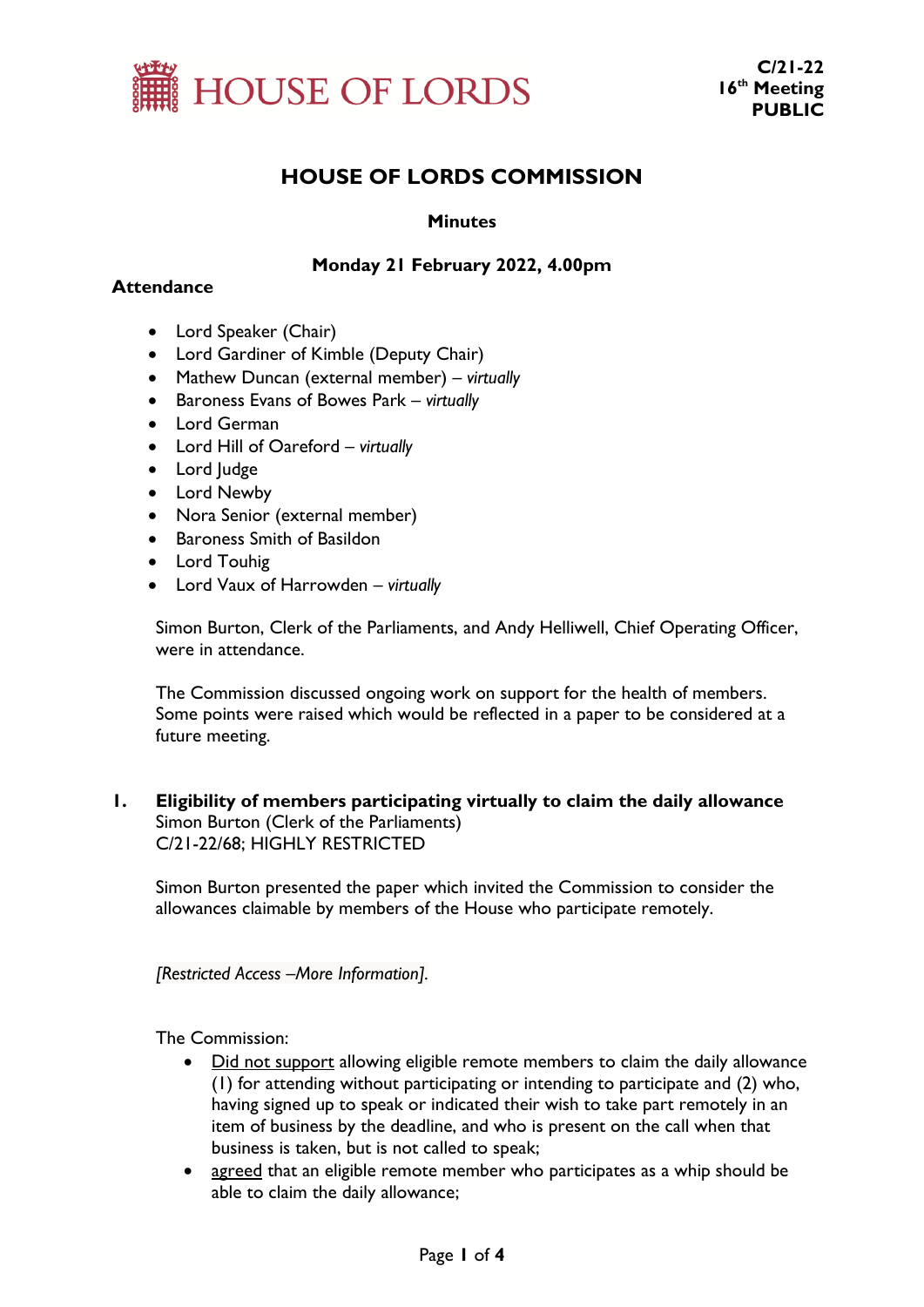- noted the origins and development of the scheme of financial support for members; and
- *[Restricted Access –More Information].*

#### **2. External Management Review Update**

(James Whittle, External Management Review Implementation Lead) C/21-22/69; HIGHLY RESTRICTED

James Whittle presented the paper, which provided the Commission with an update on progress in implementing the recommendations of the External Management Review. Andy Helliwell said rapid progress was now being made, overseen by robust governance arrangements.

In discussion the following points were raised or noted:

- The paper was welcome but subsequent updates should provide a greater sense of progress, more narrative and greater detail about what the changes mean in practice.
- That further work on values and behaviours was outstanding.
- The need for clearer communications about EMR to members.
- The need to be clear about what EMR recommendations were not being implemented.
- The need for the Commission to reach a view, either way, on the merits of placing the Commission on a statutory footing.

The Commission noted the update on the External Management Review.

#### **3. Security briefing**

(Alison Giles, Director of Security for Parliament) C/21-22/70; HIGHLY RESTRICTED

#### **Parliament Square Streetscape Project**

(Ian Dougal, Head of Security Projects, Parliamentary Security Department) C/21-22/71; HIGHLY RESTRICTED

Alison Giles and Ian Dougal presented their papers.

*[Restricted Access –More Information].*

The Commission noted the Security briefing and the update on the Parliament Square Streetscape Project.

#### **4. Valuing Everyone refresh**

(Sarah Brader, Director of Culture Change) C/21-22/72; HIGHLY RESTRICTED

Chloe Mawson presented the paper, which sought the Commission's endorsement of the high-level approach to the Valuing Everyone refresh, including the provision of a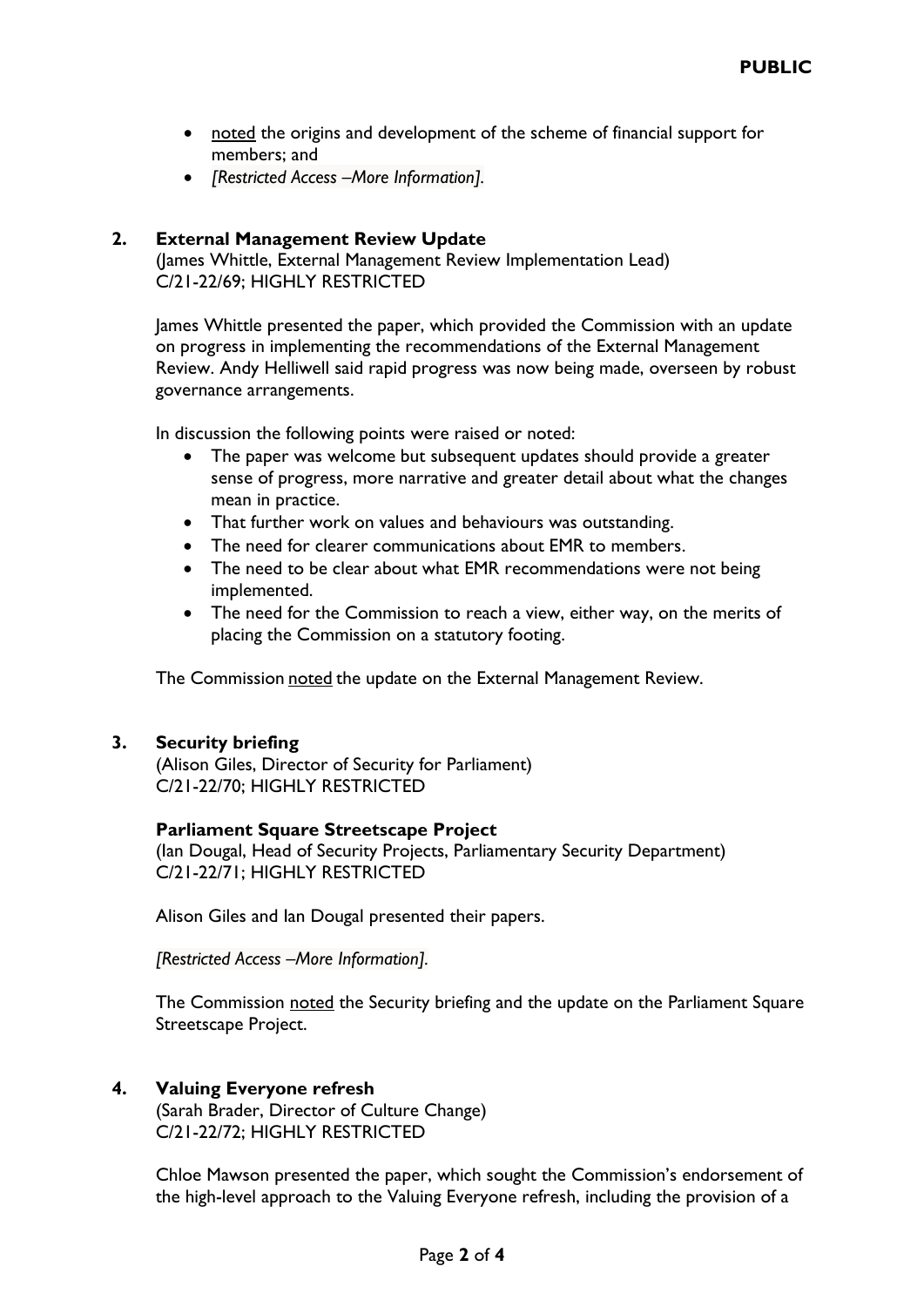seminar to new members of the parliamentary community. The Conduct Committee would consider whether the seminar should be mandatory on 8 March.

*[Restricted Access –More Information].*

The Commission:

- endorsed the content themes and the high-level delivery approach;
- agreed that once each Parliament existing members of the House should be asked to reflect on valuing everyone refresh information through a series of existing communications channels rather than through attendance at a dedicated seminar; and
- agreed that the proposed seminar should be completed by new members of the House of Lords within their first three months of joining as currently set out in the Code of Conduct subject to the views of the Conduct Committee and the House; and by new staff joiners to the Administration as part of their induction schedule.

#### **5. Any Other Business and Next Meetings**

Andy Helliwell provided an update on the current Covid-19 position following the Government announcement on lifting the remaining restrictions. The House of Commons Commission would consider restoring full public access to its chamber and committees on 28 February. The Commission agreed that public access to the Lords Chamber and Committees should resume with effect from 28 February, subject to room capacities and the unavailability of the East and West Galleries until after Easter due to works required on the TV screens in the Chamber. The Commission would be invited to consider a further paper, by correspondence, on the proposed arrangements, including testing requirements and changes to Parliamentary policies in the light of the Government's announcement.

On the R&R Programme, the Commission noted:

- An update on the proposed estimates process from Andy Helliwell. The proposed estimate would be considered by the Commissions in March and by the Estimates Commission after the Easter recess. The estimate would not be formally considered by the Finance Committees but Lord Vaux of Harrowden, as Chair of the Finance Committee, had been briefed and was content with the approach.
- That a joint meeting with the House of Commons Commission would take place in March, to discuss next steps on R&R governance.
- A letter from Mathew Duncan, as Chair of the Audit Committee, on the future of the Programme.

The Commission noted that the Commission Group would consider the 2022-23 Corporate Business Plan and the Parliamentary Estate Masterplan, before they were both formally considered at the next meeting of the Commission on 21 March.

Lord Touhig, as Chair of the Services Committee, noted a GP service trial would begin shortly. The Commission thanked Lord Touhig for his work on this matter.